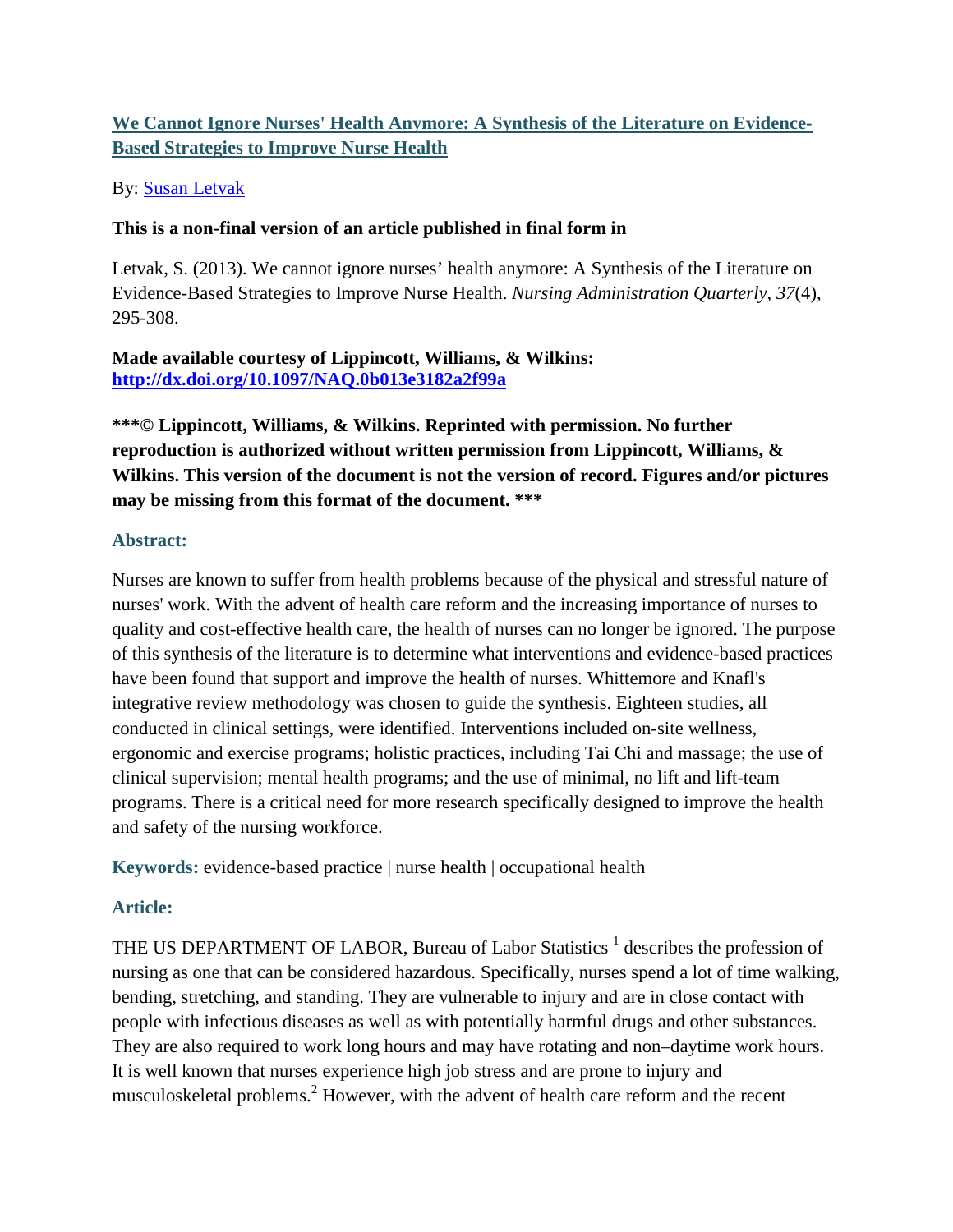Institute of Medicine Report on the Future of Nursing<sup>3</sup> highlighting nurses as critical to quality, cost-effective health care, the health of nurses can no longer be ignored. The purpose of this synthesis of the literature is to determine what interventions and evidence-based practices have been found that support and improve the health of nurses.

## NURSE HEALTH

Palmer<sup>4</sup> titled her historical review of nurse health at the end of the 19th century as, "To help a million sick, you must kill a few nurses" to illuminate the difficult working conditions nurses faced in Great Britain at this time. Unfortunately, nurses today continue to be challenged by health risks and problems related to the work of a nurse. Fronteira and Ferrinho<sup>5</sup> recently conducted a synthesis of the literature on what is known about the physical health of nurses. After reviewing 187 international studies, they concluded that nurses suffer from more musculoskeletal disorders, are at greater risk of acquiring tuberculosis and blood-borne pathogen infections, and have more occupational allergies. Mental health conditions were not included in the research.

A person's health impacts a person's ability to work, especially in physically demanding jobs. The term presenteeism is used to signify productivity loss when a worker is present at work but not functioning at full performance because of a health problem. Major causes of worker presenteeism are musculoskeletal problems and mental health issues (primarily depression).<sup>6</sup> This is important because musculoskeletal problems and depression occur at high rates in nurses.<sup>7</sup>

In any given year, the majority of nurses suffer from a musculoskeletal disorder or pain. In a review of the literature on health consequences for nurses, Geiger-Brown and Lipscomb<sup>8</sup> report that the 12-month prevalence of low back pain ranges from 45% to 76%, neck pain 28% to 60%, shoulder 35%, and knee pain 22%; the lifetime prevalence for a musculoskeletal symptom is 85%. Of importance, research has found that 72.3% of workers with musculoskeletal and back pain report activity limitations and 79.6% report significant loss of productivity.9

Nursing is increasingly stressful, and psychosocial demands are high. Indeed, health care workers ranked third for depressive episodes of all occupations between 2004 and 2006.<sup>10</sup> A recent study of hospital-employed nurses found 17% of nurses had clinical depression, which is almost double the national rate of 9%.<sup>7</sup> Depressed workers are more likely to make errors and are accident prone due to problems with concentration and focus associated with depression.<sup>11</sup>

Information about nurse health can also be gleaned from published research from the longitudinal Nurses' Health Study (NHS), which began in  $1976$ <sup>12</sup> While the first studies followed only married nurses who were 30 to 55 years old in 1976, the NHS has since expanded to an invitation to all registered nurses with surveys being administered approximately every 4 years. It is important to note that nurses were chosen to study not because the researchers were interested in NURSE health, but because nurses were known to respond with accuracy to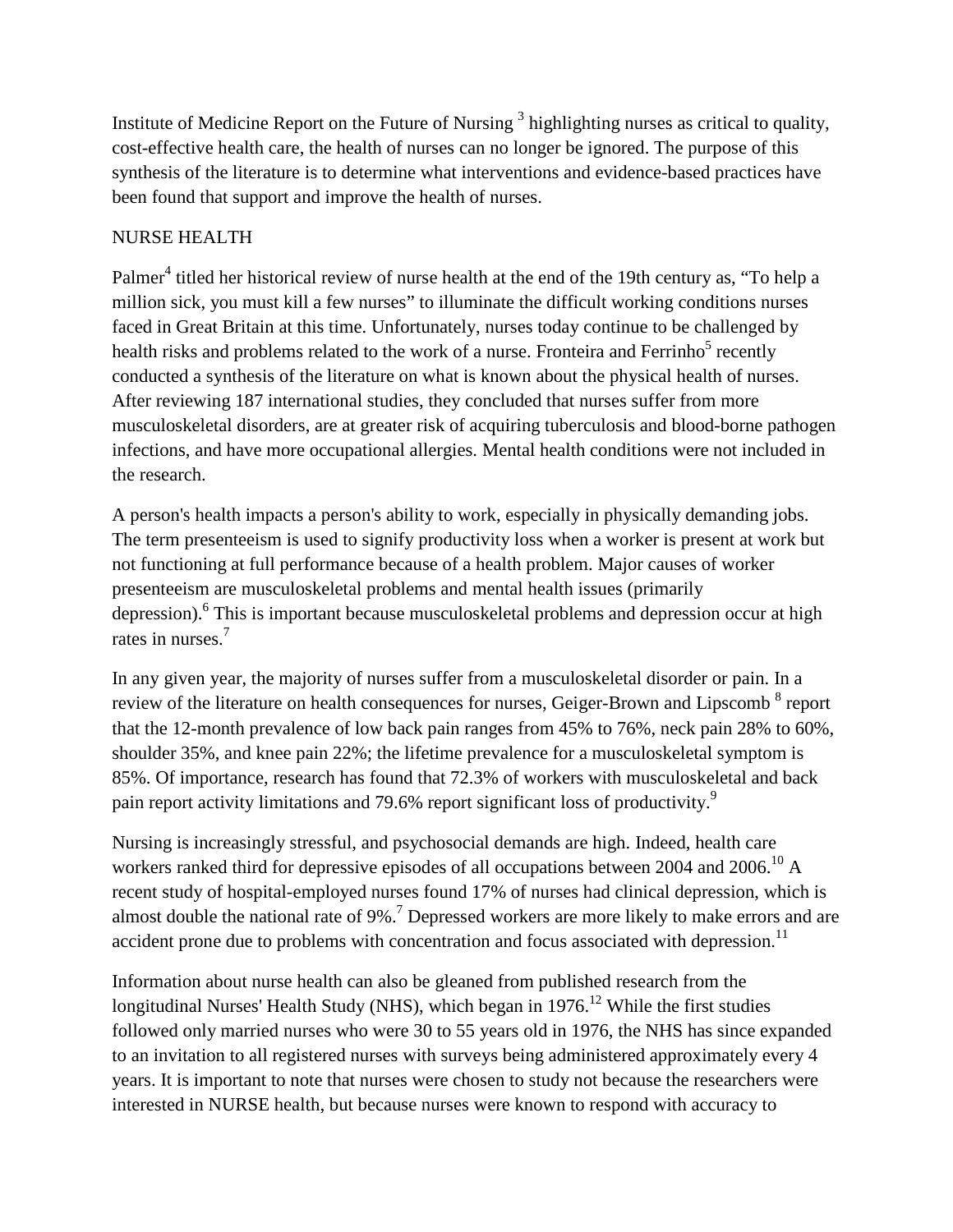technically worded questionnaires and would be motivated to participate in longitudinal research. It is unknown how many participants were actively working as nurses or still in the profession at the time they completed their questionnaires. The majority of the vast number of published studies since 1979 do not allude to nurses in their titles or discussion findings. However, some major NHS findings include the following: smoking is associated with coronary heart disease, stroke, colon cancer, hip fractures, and cataracts; current oral contraceptive use increases the risk of breast cancer, coronary heart disease, and age-related macular degeneration but reduces the risk of colon cancer; and obesity increases the risk of postmenopausal breast cancer, increases the risk of coronary heart disease, stroke, colon cancer, cataracts, and age-related macular degeneration, and decreases the risk of colon cancer. See Table 1 for additional NHS highlights. Several published studies from the NHS do speak directly to nurse health, especially pertaining to shift work. Schernhammer and colleagues<sup>28</sup> reported on 53487 women who had rotating night shift work. They found that women who worked more than 20 years of rotating night shifts had a significantly increased risk of endometrial cancer, which they speculated was due to the effects of melatonin on hormonal and metabolic factors. Another study from this same cohort of women found that women with more than 20 years of night shift work also had a significantly increased risk of wrist and hip fractures. This risk was strongest in women with lower body mass index who never used hormonal replacement therapy.<sup>29</sup>

| Author(s)        | <b>Purpose</b>     | <b>Sample Size</b>     | Populatio   | <b>Methods</b>       | <b>Findings</b>    |
|------------------|--------------------|------------------------|-------------|----------------------|--------------------|
|                  |                    |                        | n           |                      |                    |
| Brunero et       | Determine the      | 18                     | <b>New</b>  | Pretest, posttest    | After an 8-h       |
| al <sup>13</sup> | effect of CBT to   |                        | graduate    | survey design.       | workshop using     |
|                  | reduce nurse       |                        | nurses in   |                      | CBT, there was a   |
|                  | stress.            |                        | an          |                      | significant        |
|                  |                    |                        | Australian  |                      | decrease in stress |
|                  |                    |                        | hospital.   |                      | scores (NSS).      |
| Diaz-            | Determine the      | 18                     | Female      | Randomized,          | After a single     |
| Rodriguez        | effect of a single |                        | nurses with | double-blind, place- | Reiki treatment,   |
| et al $^{14}$    | 30-min Reiki.      |                        | burnout     | bocontrolled         | there was a        |
|                  | session on sIgA    |                        | syndrome    | crossover design.    | significant        |
|                  | activity and blood |                        | in a        |                      | increase in sIgA   |
|                  | pressure.          |                        | Spanish     |                      | and diastolic      |
|                  |                    |                        | hospital.   |                      | blood pressure.    |
| Keene, et        | Determine the      | 676 health             | Health      | Pretest, posttest    | Staff who          |
| al <sup>15</sup> | effect of grief-   | care workers           | care        | survey design.       | participated in    |
|                  | debriefing         | $(374 \text{ nurses})$ | workers at  |                      | sessions had       |
|                  | sessions on        |                        | Johns       |                      | significantly      |
|                  | managing grief     |                        | Hopkins     |                      | higher grief       |
|                  | and professional   |                        | Children's  |                      | management         |
|                  | integrity.         |                        | Hospital.   |                      | scores and         |
|                  |                    |                        |             |                      | professional       |
|                  |                    |                        |             |                      | integrity scores   |
| Koivu et         | Examine the        | 166 (119               | 5 units of  | Quasiexperimental    | After 4 y of the   |

**Table 1.** Nurses' Health Study Highlights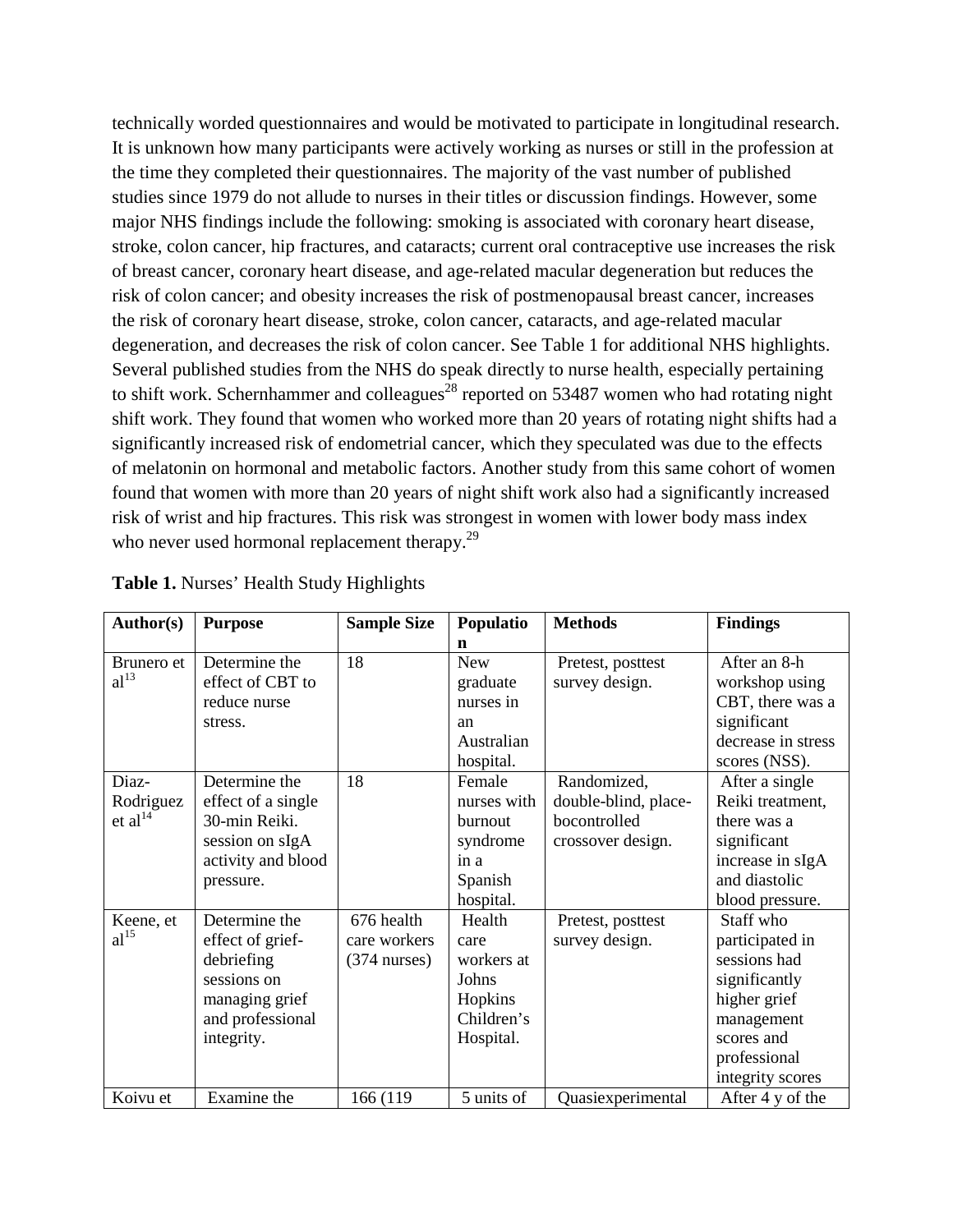| $a^{\overline{16}}$                | effectiveness of<br>clinical<br>supervision on<br>nurses' health.                                                       | $RNs$ )                                                                  | a large<br>Finnish<br>teaching<br>hospital.                                                                             | design.                                                               | program, there<br>were no<br>significant<br>differences in<br>perceptions of<br>health. There<br>were significant<br>decreases in<br>professional<br>inefficacy and<br>psychological<br>distress scores.        |
|------------------------------------|-------------------------------------------------------------------------------------------------------------------------|--------------------------------------------------------------------------|-------------------------------------------------------------------------------------------------------------------------|-----------------------------------------------------------------------|-----------------------------------------------------------------------------------------------------------------------------------------------------------------------------------------------------------------|
| Kravits et<br>al <sup>17</sup>     | Evaluate a<br>psychoeducationa<br>1 program's<br>effectiveness on<br>nurse stress and<br>burn out.                      | 248                                                                      | <b>New</b><br>graduates<br>at a<br>Southern<br>California<br>Cancer<br>Center and<br>other new<br>nurses.               | Pretest/posttest<br>survey design.                                    | High rate of<br>missing data.<br>There were<br>decreases in<br>emotional<br>exhaustion, burn<br>out, and feelings<br>of<br>depersonalization                                                                    |
| Mackenzi<br>e et al <sup>18</sup>  | Evaluate the<br>effect of<br>mindfulness<br>training on<br>burnout<br>symptoms,<br>relaxation, and<br>life satisfaction | 30                                                                       | RNs (18),<br>LPNs(5)<br>and NAs<br>$(7)$ from<br>long-term<br>units of a<br>large<br>teaching<br>hospital in<br>Canada. | Two-group<br>(intervention/control<br>) quasi-experimental<br>design. | There were no<br>significant<br>decreases in<br>outcome<br>measures after 4-<br>wk intervention,<br>although trends<br>were in the right<br>direction, which<br>supports<br>feasibility of the<br>intervention. |
| Martin, et<br>al <sup>19</sup>     | Evaluate the<br>effect of a Nurse<br>No Lifting Policy<br>across a hospital<br>system.                                  | 52 hospitals                                                             | <b>Back</b><br>injury<br>claims<br>from<br>hospitals in<br>the<br>Victoria,<br>Australia<br>Health<br>System.           | Longitudinal<br>analysis of 10 y of<br>back injury claims.            | Statistically<br>significant trends<br>demonstrated a<br>decrease in<br>claims was found<br>with an overall<br>reduction of 24%.                                                                                |
| Meeks-<br>Sjostrom<br>et $al^{20}$ | Determine the<br>impact of a<br>minimal lift<br>program on job<br>satisfaction and<br>injury.                           | 950 nurses<br>for<br>compensatio<br>n data; 88<br>survey<br>participants | Direct<br>care nurses<br>in a<br>southern<br><b>US</b><br>hospital.                                                     | Descriptive<br>exploratory design.                                    | After 1 y, the<br>minimal lift<br>program<br>demonstrated a<br>13% increase in<br>job satisfaction,                                                                                                             |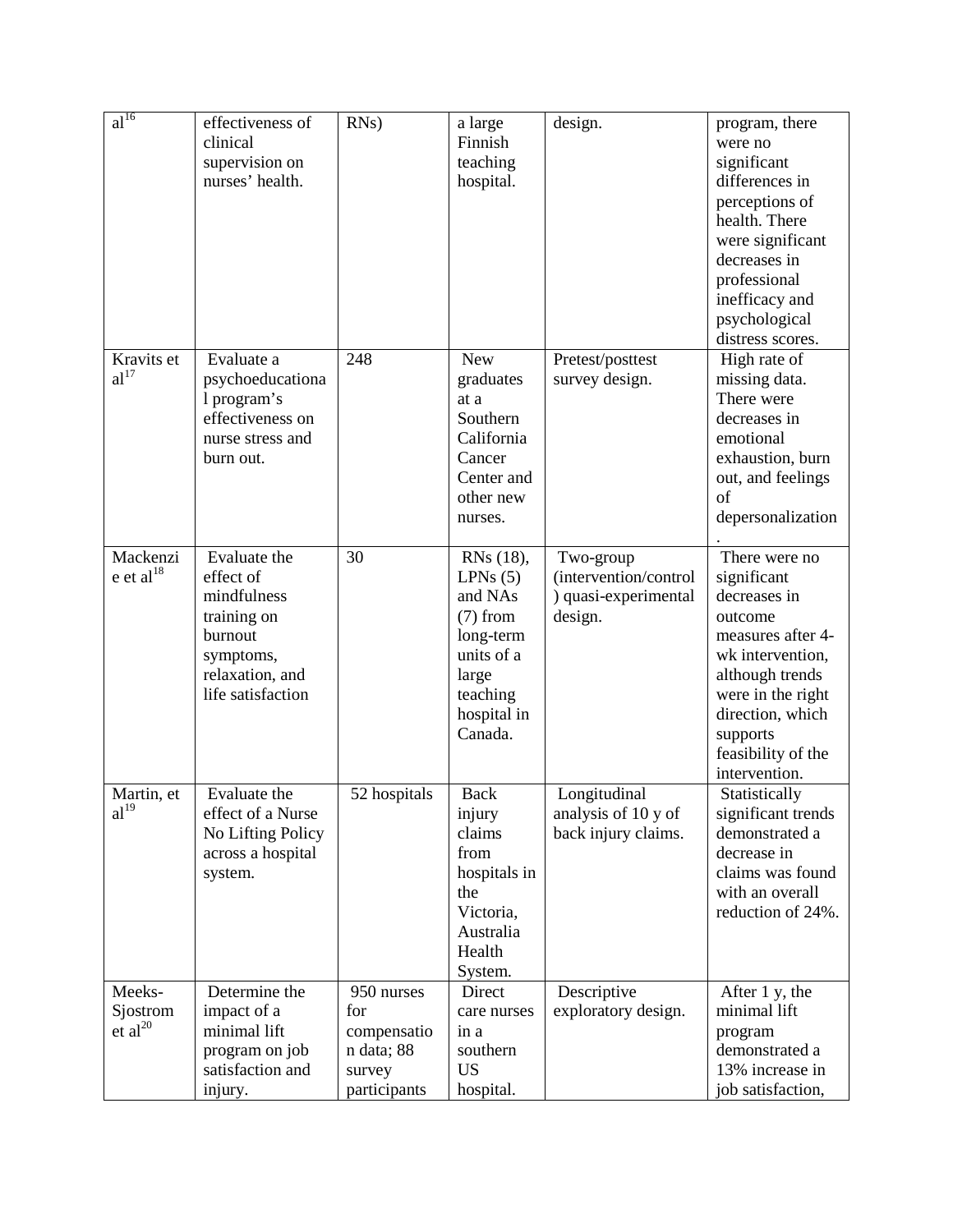| Palumbo<br>et al <sup>21</sup>         | Assess the<br>feasibility of a Tai<br>Chi wellness<br>program to<br>improve older<br>nurse health.                          | 11        | Female<br>nurses with<br>a mean age<br>of 54.4 y<br>employed<br>in an                       | Randomized control<br>trial $(2 \text{ group})$ .                      | decreased<br>workers comp<br>claims by 1/3 and<br>a significant<br>decrease in lost<br>workdays per<br>month.<br>The Tai Chi<br>group had<br>significantly less<br>absences and a<br>3% increase in<br>productivity. No |
|----------------------------------------|-----------------------------------------------------------------------------------------------------------------------------|-----------|---------------------------------------------------------------------------------------------|------------------------------------------------------------------------|-------------------------------------------------------------------------------------------------------------------------------------------------------------------------------------------------------------------------|
|                                        |                                                                                                                             |           | academic<br>medical<br>center.                                                              |                                                                        | significance in<br>physical or<br>mental health<br>scores $(SF-12)$                                                                                                                                                     |
| <b>Richards</b><br>et al <sup>22</sup> | Determine the<br>experiences of a<br>spiritually based<br>intervention on<br>nurses'<br>personal/health<br>outcomes.        | 24        | 12 of the<br>24 nurses<br>had direct<br>patient<br>contact;<br>83% were<br>aged 41-60<br>у. | Two group<br>(intervention/control<br>) qualitative design.            | Intervention<br>group described<br>increased ability<br>to focus and<br>better emotional<br>balance.                                                                                                                    |
| Scott et<br>$al^{23}$                  | Determine the<br>effectiveness of a<br>fatigue counter-<br>measures program<br>on nurse<br>sleepiness and<br>sleep quality. | 37        | <b>Nurses</b><br>employed<br>full-time<br>on<br>medical-<br>surgical<br>units.              | A 1-group<br>pretest/posttest<br>repeated measures<br>design.          | Significant<br>improvements in<br>sleep duration,<br>quality, and<br>alertness were<br>found at 4 and 12<br>wk<br>postintervention;<br>no significant<br>improvements in<br>daytime<br>sleepiness scores.               |
| Speroni et<br>$a\tilde{l}^{24}$        | Determine the<br>effect of the<br>Nursing Living<br>Fit Program on<br>BMI.                                                  | 126       | <b>Nurses</b><br>recruited<br>from 7<br>hospitals in<br>3 Mid-<br>Atlantic<br><b>States</b> | Two group<br>(intervention/<br>control) quasi-<br>experimental design. | After a 12-wk<br>intervention, the<br>intervention<br>group had a<br>significant<br>decrease in BMI.<br>This effect did<br>not hold at 24-wk<br>follow-up.                                                              |
| Springer<br>$et al^{25}$               | Determine the<br>effect of a lift<br>team on employee<br>injury.                                                            | Not given | 350-bed<br>urban<br>acute care<br>hospital in                                               | Descriptive<br>correlational design.<br>Data collected over 4<br>у.    | No significant<br>decrease in<br>employee injury<br>after                                                                                                                                                               |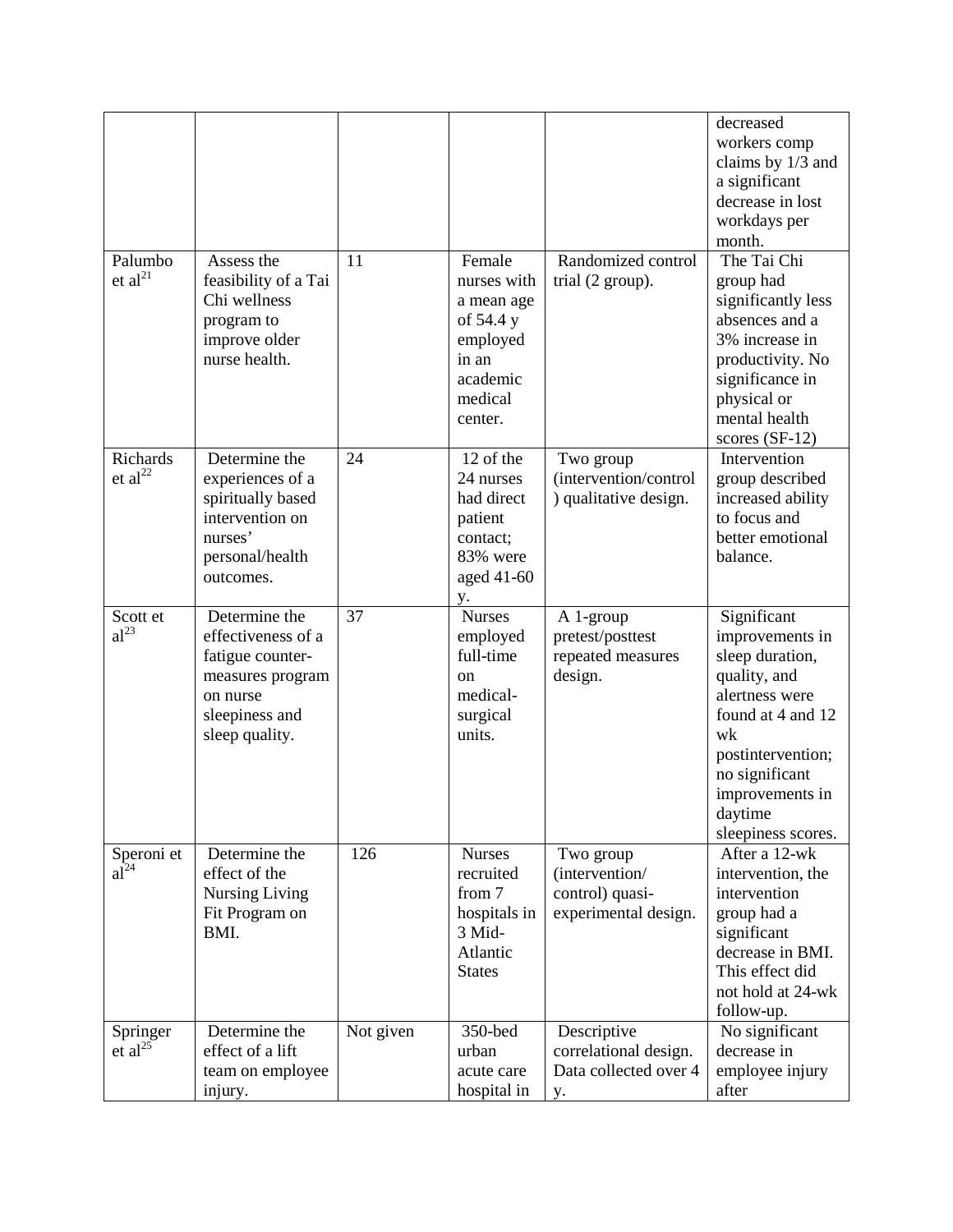|                  |                    |    | the Pacific |                    | implementation      |
|------------------|--------------------|----|-------------|--------------------|---------------------|
|                  |                    |    | Northwest   |                    | of a lift team.     |
| Tucker et        | To pilot test the  | 58 | Acute care  | Quasi-experimental | After the 10-wk     |
| $al^{26}$        | feasibility and    |    | hospital in | design.            | intervention, no    |
|                  | preliminary        |    |             |                    | significant effects |
|                  | effects of a       |    |             |                    | were found for      |
|                  | worksite physical  |    |             |                    | physical activity,  |
|                  | activity           |    |             |                    | significant effects |
|                  | intervention for   |    |             |                    | were found for      |
|                  | nurses who are     |    |             |                    | body fat mass.      |
|                  | working mothers.   |    |             |                    |                     |
| Yuan et          | Assess the effects | 9  | Medical     | Quasi-experimental | Experimental        |
| al <sup>27</sup> | of an exercise     |    | center in   | design; 3-mo       | (exercising)        |
|                  | intervention on    |    | Taiwan      | intervention.      | group had           |
|                  | nurses' health-    |    |             |                    | significant         |
|                  | related physical   |    |             |                    | improvements in     |
|                  | fitness.           |    |             |                    | BMI, grip           |
|                  |                    |    |             |                    | strength,           |
|                  |                    |    |             |                    | flexibility,        |
|                  |                    |    |             |                    | abdominal and       |
|                  |                    |    |             |                    | back muscle         |
|                  |                    |    |             |                    | durability, and     |
|                  |                    |    |             |                    | cardiopulmonary     |
|                  |                    |    |             |                    | durability.         |

In summary, the health problems of nurses are clearly documented in the literature. Importantly, a recent study found that hospital-employed nurses who experience musculoskeletal pain and depression have higher presenteeism scores, which impacted their quality of patient care.<sup>7</sup> Clearly, the health of nurses is not just a personal problem for nurses who suffer the negative effects of their work, their health may also impact quality of care and patient safety, and ultimately costs. An understanding of interventions that have been utilized to improve nurse health would assist others in providing much needed program and supportive services.

# **METHODOLOGY**

Whittemore and Knafl's <sup>30</sup> integrative review methodology was chosen to guide this synthesis. The method encompasses diverse forms of research studies and can be used to guide evidencebased practice strategies. The strategy includes (1) identifying the problem (which includes identifying the variables of interest and sampling frame), (2) searching the literature, (3) evaluating the data for inclusion in the synthesis, (4) analyzing the data (which includes ordering, coding, and summarizing each source), and (5) presenting the findings.

For the purpose of this review, the problem identified was the identification of research- and evidence-based practices to improve nurse health. The review was carried out via the following databases: Blackwell, Cinahl, E-Journals, Google Scholar, Medline, ProQuest, PubMed, and Science Direct. To reflect the current state of the science, the search was limited to research- or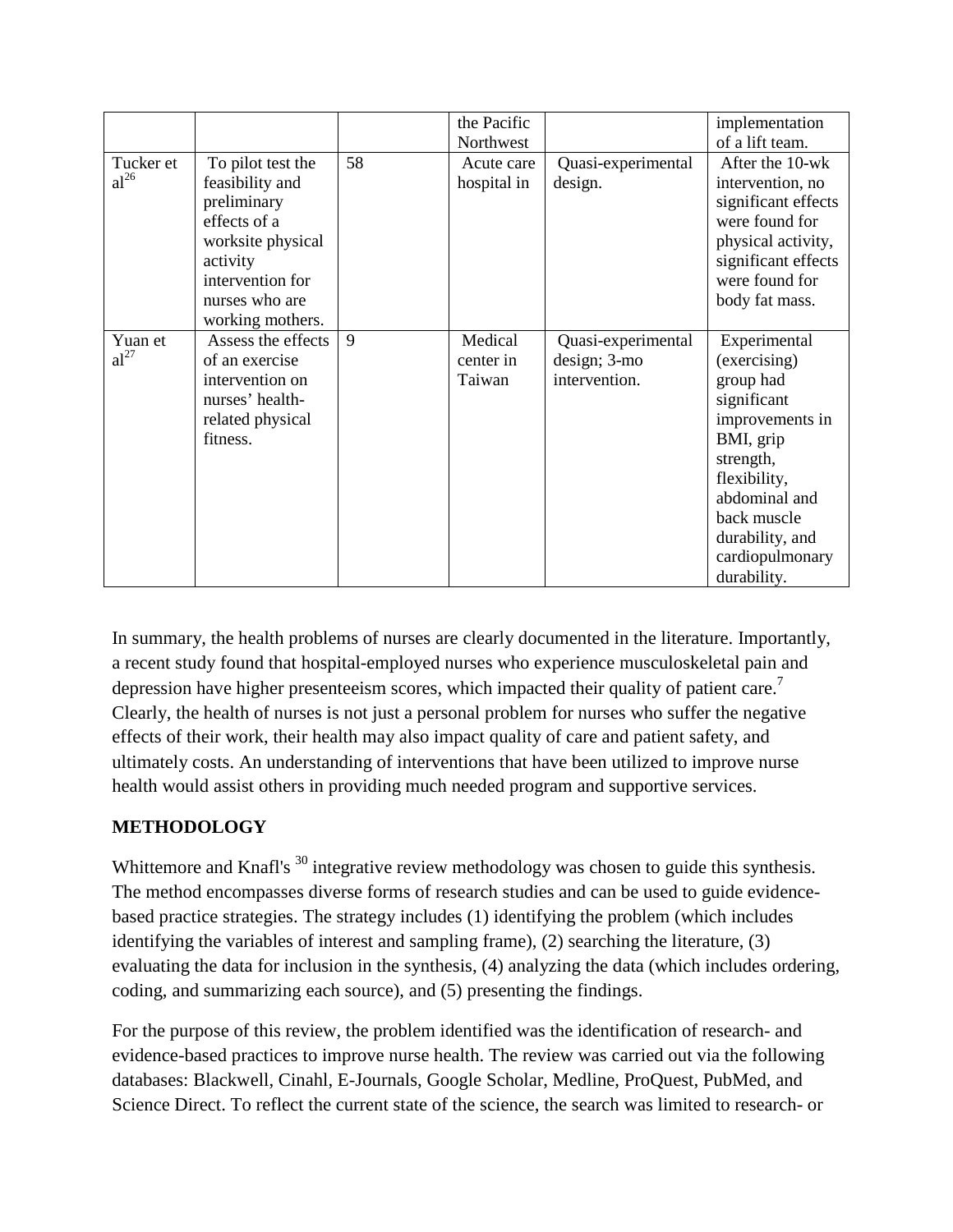evidence-based studies that were published in English between 2000 and 2012. With the assistance of a medical librarian, search terms included "intervention," "nurse," "nursing," "nurse health," "nurse health status," "nurse health problems," "health care worker health," "healthy work environments," "psychological well-being," "musculoskeletal pain," "musculoskeletal problems," "back pain," "needlestick injury," "occupational health," "occupational injury," and "presenteeism."

Several thousand articles were identified. The search was then limited utilizing a Boolean search and to include only the key words "nurses," "health care worker," "intervention," or "evidencebased practice" and NOT "patient," "nursing intervention," or "review." Studies also had to be research based and peer-reviewed. This led to just more than 150 articles. As step 3 in the review process, abstracts were then reviewed to be sure there was an actual intervention to improve health and for the specific mention of nurses in the study sample. This removed the majority of the articles. Despite the large number of initial "hits," only 18 studies were found that were either an intervention or evidence-based practice study specific to improving the health of nurses (see Table 2). Because of the limited number of studies found and diversity of interventions and outcomes, step 4, which would have included evaluating and rank-ordering studies by methodological or theoretical rigor, was not done. In step 5, study findings were analyzed and organized by general focus area. As the last step, the studies found in the review of the literature are presented.

| Author(s)                                 | <b>Purpose</b>                                                                   | <b>Sample</b><br><b>Size</b> | <b>Population</b>                                                                                    | <b>Methods</b>                                                            | <b>Findings</b>                                                                                                                       |
|-------------------------------------------|----------------------------------------------------------------------------------|------------------------------|------------------------------------------------------------------------------------------------------|---------------------------------------------------------------------------|---------------------------------------------------------------------------------------------------------------------------------------|
| Borges, et<br>al <sup>31</sup>            | Determine the<br>effectiveness of<br>massage to relieve<br>low back pain.        | 18                           | <b>Brazilian</b><br>nurses with<br>back pain<br>who<br>worked on<br>a spinal<br>cord injury<br>unit. | Quasi-experimental<br>study design.                                       | After 7 or eight<br>$30$ -min<br>therapeutic<br>massage sessions,<br>participants had a<br>significant<br>decrease in pain<br>scores. |
| Brunero et<br>al <sup>13</sup>            | Determine the<br>effect of CBT to<br>reduce nurse<br>stress.                     | 18                           | <b>New</b><br>graduate<br>nurses in<br>an<br>Australian<br>hospital.                                 | Pretest, posttest<br>survey design.                                       | After an 8-h<br>workshop using<br>CBT, there was a<br>significant<br>decrease in stress<br>scores (NSS).                              |
| Diaz-<br>Rodriguez<br>et al <sup>14</sup> | Determine the<br>effect Reiki<br>session sIgA<br>activity and blood<br>pressure. | 18                           | Female<br>nurses with<br><b>burnout</b><br>syndrome<br>in a<br>Spanish<br>hospital.                  | Randomized, double-<br>blind, placebo-<br>controlled crossover<br>design. | After a single 30-<br>min Reiki<br>treatment there<br>was a significant<br>increase in sIgA<br>and decrease in<br>diastolic blood     |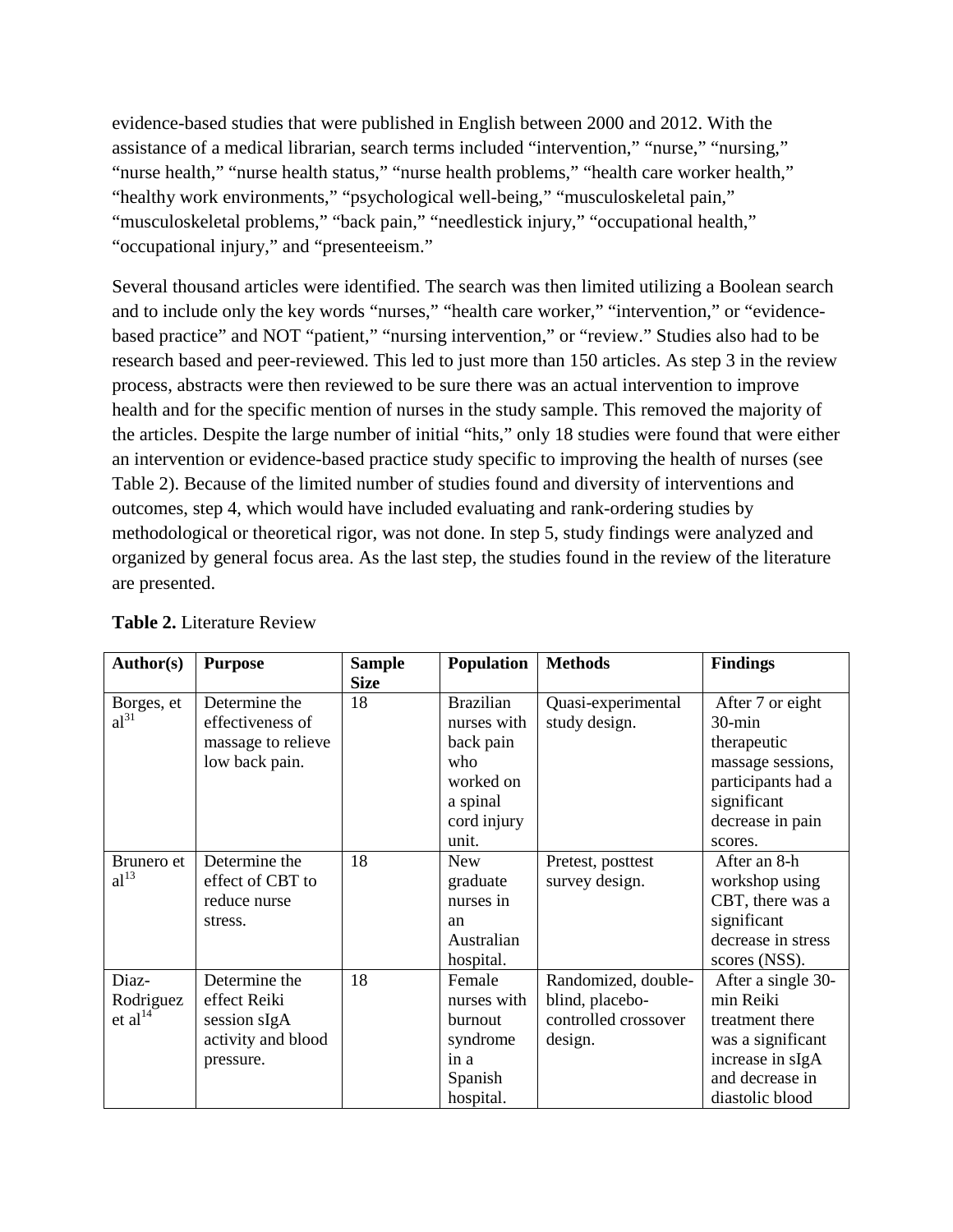|                     |                     |          |              |                        | pressure.           |
|---------------------|---------------------|----------|--------------|------------------------|---------------------|
| Jaromi et           | Determine the       | 124      | Hungarian    | Single-blinded         | There was           |
| al <sup>32</sup>    | effectiveness of a  |          | hospital     | randomized control     | significant         |
|                     | spine training      |          | nurses with  | trial design.          | decreases in back   |
|                     | program (Back       |          | self-        |                        | pain intensity in   |
|                     | School).            |          | identified   |                        | both groups         |
|                     |                     |          | back pain.   |                        | postintervention;   |
|                     |                     |          |              |                        | only the            |
|                     |                     |          |              |                        | intervention group  |
|                     |                     |          |              |                        | showed better       |
|                     |                     |          |              |                        | results at 6-mo     |
|                     |                     |          |              |                        | and 1-y follow-up.  |
|                     |                     |          |              |                        | Significantly       |
|                     |                     |          |              |                        | improved posture    |
|                     |                     |          |              |                        | in the intervention |
|                     |                     |          |              |                        | group.              |
| Keene et            | Determine the       | 676 (374 | Healthcare   | Pretest, posttest      | Staff who           |
| al <sup>15</sup>    | effect of grief-    | nurses)  | workers at   | survey design.         | participated in     |
|                     | debriefing          |          | Johns        |                        | sessions had        |
|                     | sessions on         |          | Hopkins      |                        | significantly       |
|                     | managing grief      |          | Children's   |                        | higher grief-       |
|                     | and professional    |          | Hospital.    |                        | management          |
|                     | integrity.          |          |              |                        | scores and          |
|                     |                     |          |              |                        | professional        |
|                     |                     |          |              |                        | integrity scores.   |
| Koivu et            | Examine the         | 166 (119 | 5 units of a | Quasi-experimental     | After 4 y of the    |
|                     |                     |          |              |                        |                     |
| $al^{16}$           | effectiveness of    | $RNs$ )  | large        | design.                | program, there      |
|                     | clinical            |          | Finnish      |                        | were no             |
|                     | supervision on      |          | teaching     |                        | significant         |
|                     | nurses' health.     |          | hospital.    |                        | differences in      |
|                     |                     |          |              |                        | perceptions of      |
|                     |                     |          |              |                        | health. There were  |
|                     |                     |          |              |                        | significant         |
|                     |                     |          |              |                        | decreases in        |
|                     |                     |          |              |                        | professional        |
|                     |                     |          |              |                        | inefficacy and      |
|                     |                     |          |              |                        | psychological       |
|                     |                     |          |              |                        | distress scores.    |
| Kravits, et         | Evaluate a          | 248      | <b>New</b>   | Pretest/posttest       | High rate of        |
| al <sup>17</sup>    | psychoeducational   |          | graduates    | survey design.         | missing data.       |
|                     | program's           |          | at a         |                        | There were          |
|                     | effectiveness on    |          | Southern     |                        | decreases in        |
|                     | nurse stress and    |          | California   |                        | emotional           |
|                     | burnout.            |          | Cancer       |                        | exhaustion,         |
|                     |                     |          | Center and   |                        | burnout, and        |
|                     |                     |          | other new    |                        | feelings of         |
|                     |                     |          | nurses.      |                        | depersonalization.  |
| Mackenzie           | Evaluate the effect | 30 (18)  | Direct care  | Two-group              | There were no       |
| et al <sup>18</sup> | of mindfulness      | $RNs$ )  | providers    | (intervention/control) | significant         |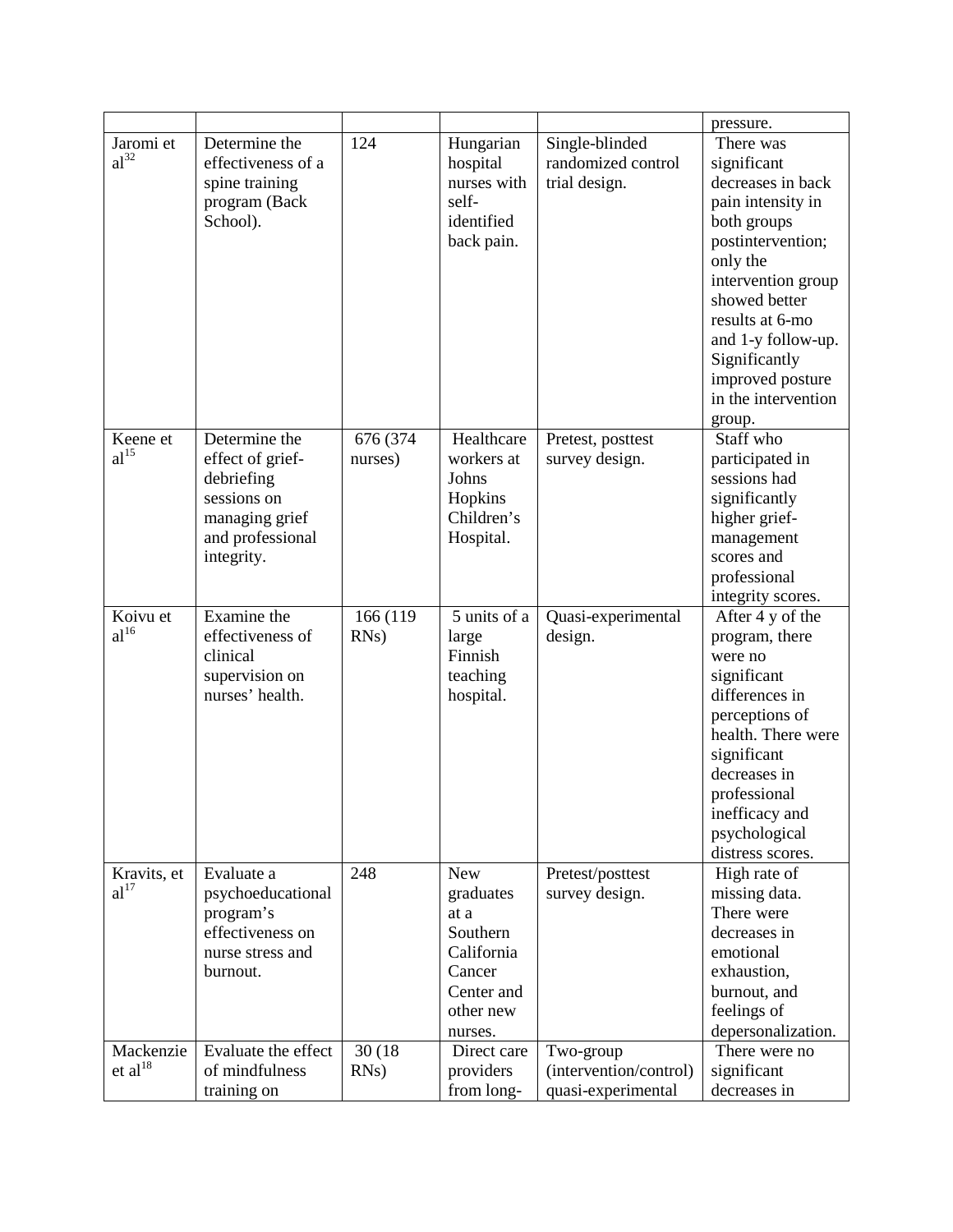| Martin et<br>al <sup>19</sup>      | burnout<br>symptoms,<br>relaxation, and life<br>satisfaction.<br>Evaluate the effect<br>of a Nurse No<br><b>Lifting Policy</b><br>across a hospital | 52<br>hospitals                                               | term care<br>units of a<br>teaching<br>hospital in<br>Canada.<br>Back injury<br>claims<br>from<br>hospitals in<br>the | design.<br>Longitudinal analysis<br>of 10 y of back<br>injury claims. | outcome measures<br>after 4-wk<br>intervention,<br>although trends<br>were in the right<br>direction, which<br>supports<br>feasibility of the<br>intervention.<br>Statistically<br>significant trends<br>demonstrated a<br>decrease in claims<br>with an overall |
|------------------------------------|-----------------------------------------------------------------------------------------------------------------------------------------------------|---------------------------------------------------------------|-----------------------------------------------------------------------------------------------------------------------|-----------------------------------------------------------------------|------------------------------------------------------------------------------------------------------------------------------------------------------------------------------------------------------------------------------------------------------------------|
|                                    | system.                                                                                                                                             |                                                               | Victoria,<br>Australia<br>Health<br>System.                                                                           |                                                                       | reduction of 24%.                                                                                                                                                                                                                                                |
| Nelson, et<br>$al^{33}$            | Test the<br>effectiveness of a<br>multifaceted<br>ergonomics<br>program to<br>prevent nurse<br>injuries.                                            | 825 (RNs)<br>36%)                                             | Direct care<br>workers<br>from $23$<br>units in 7<br>facilities in<br>the<br>Southeast<br>US.                         | Pretest/posttest<br>design.                                           | Postintervention<br>there was<br>significantly less<br>musculoskeletal<br>injuries and days<br>off work from<br>injury but no<br>increase in job<br>satisfaction<br>scores.                                                                                      |
| Meeks-<br>Sjostrom<br>et $al^{20}$ | Determine the<br>impact of a<br>minimal lift<br>program on job<br>satisfaction and<br>injury.                                                       | 950 nurses<br>for comp.<br>data; 88<br>survey<br>participants | Direct care<br>nurses in a<br>southern<br><b>US</b><br>hospital.                                                      | Descriptive<br>exploratory design.                                    | After 1 y, the<br>minimal lift<br>program<br>demonstrated a<br>13% increase in<br>job satisfaction,<br>decreased workers<br>comp claims by<br>$1/3$ , and a<br>significant<br>decrease in lost<br>workdays per<br>month.                                         |
| Palumbo<br>et $al^{21}$            | Assess the<br>feasibility of a Tai<br>Chi wellness<br>program to<br>improve older<br>nurse health.                                                  | 11                                                            | Female<br>nurses with<br>a mean age<br>of 54.4 y<br>employed<br>in an<br>academic<br>medical<br>center.               | Randomized control<br>trial (2 group).                                | The Tai Chi<br>group had<br>significantly less<br>absences and a 3%<br>increase in<br>productivity. No<br>significant<br>differences in<br>physical or mental                                                                                                    |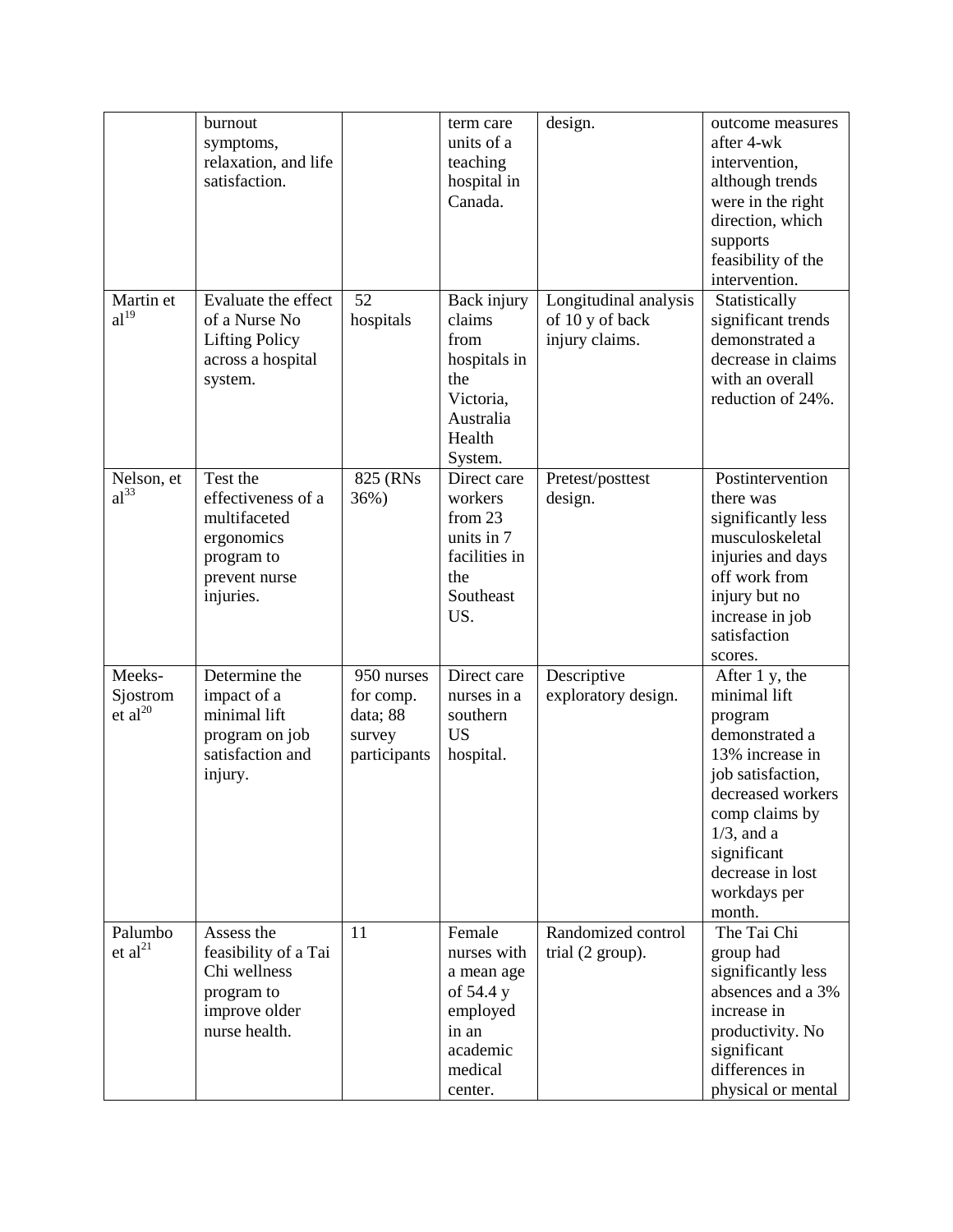|                                   |                                                                                                                                                                |           |                                                                                             |                                                                     | health scores (SF-<br>12).                                                                                                                                                                                   |
|-----------------------------------|----------------------------------------------------------------------------------------------------------------------------------------------------------------|-----------|---------------------------------------------------------------------------------------------|---------------------------------------------------------------------|--------------------------------------------------------------------------------------------------------------------------------------------------------------------------------------------------------------|
| Richards<br>et $al22$             | Determine the<br>experiences of a<br>spiritually based<br>intervention on<br>nurses'<br>personal/health<br>outcomes.                                           | 24        | 12 of the<br>24 nurses<br>had direct<br>patient<br>contact.<br>83% were<br>aged 41-60<br>у. | 2 group<br>(intervention/control)<br>qualitative design.            | Intervention<br>group described<br>increased ability<br>to focus and better<br>emotional<br>balance.                                                                                                         |
| Scott et<br>$al^{23}$             | Determine the<br>effectiveness of a<br>fatigue counter-<br>measures program<br>on nurse<br>sleepiness and<br>sleep quality.                                    | 37        | <b>Nurses</b><br>employed<br>full-time on<br>medical-<br>surgical<br>units.                 | 1-group pretest/post<br>test repeated-<br>measures design.          | Significant<br>improvements in<br>sleep duration,<br>quality, and<br>alertness were<br>found at 4- and<br>$12-wk$<br>postintervention;<br>no significant<br>improvements in<br>daytime sleepiness<br>scores. |
| Speroni et<br>al <sup>24</sup>    | Determine the<br>effect of the<br>Nursing Living Fit<br>Program on BMI.                                                                                        | 126       | <b>Nurses</b><br>recruited<br>from 7<br>hospitals in<br>3 Mid-<br>Atlantic<br>States.       | 2 group<br>(intervention/control)<br>quasi-experimental<br>design.  | After a 12-wk<br>intervention, the<br>intervention group<br>had a significant<br>decrease in BMI.<br>This effect did not<br>hold at 24-wk<br>follow-up.                                                      |
| Springer<br>$et$ al <sup>25</sup> | Determine the<br>effect of a lift<br>team on employee<br>injury.                                                                                               | Not given | 350-bed<br>urban acute<br>care<br>hospital in<br>the Pacific<br>Northwest.                  | Descriptive<br>correlational design.<br>Data collected over 4<br>у. | No significant<br>decrease in<br>employee injury<br>after<br>implementation of<br>a lift team.                                                                                                               |
| Tucker et<br>$al^{26}$            | To pilot test the<br>feasibility and<br>preliminary<br>effects of a<br>worksite physical<br>activity<br>intervention for<br>nurses who are<br>working mothers. | 58        | Working<br>mothers in<br>an acute<br>care<br>hospital.                                      | Quasi-experimental<br>design.                                       | After the $10$ -wk<br>intervention, no<br>significant effects<br>were found for<br>physical activity,<br>significant effects<br>were found for<br>body fat mass.                                             |
| Yuan et<br>al <sup>27</sup>       | Assess the effects<br>of an exercise<br>intervention on<br>nurses' health-<br>related physical                                                                 | 9         | Nurses at a<br>medical<br>center in<br>Taiwan.                                              | Quasi-experimental<br>design; 3 mo<br>intervention.                 | Experimental<br>(exercising) group<br>had significant<br>improvements in<br>BMI, grip                                                                                                                        |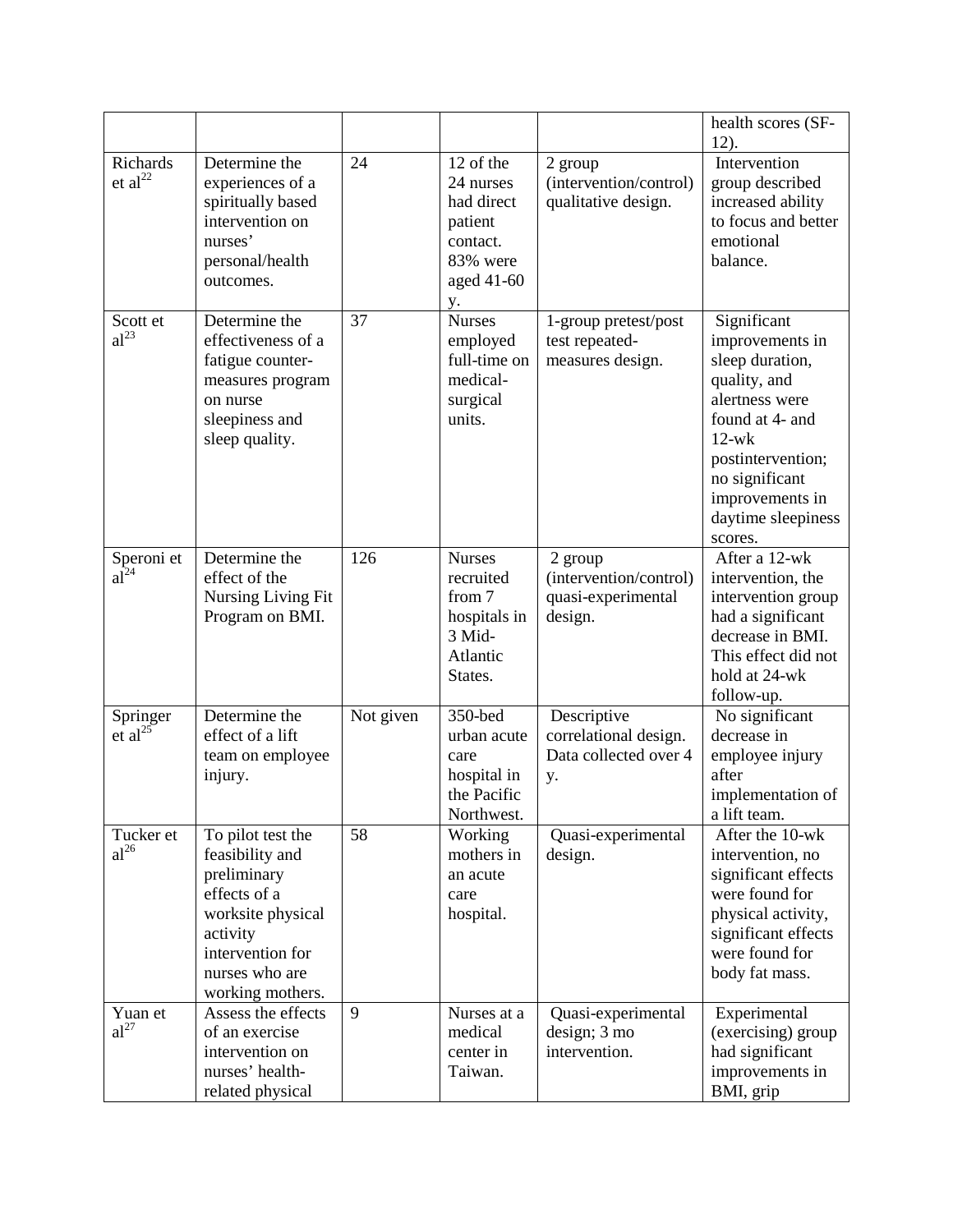| fitness. |  | strength,       |
|----------|--|-----------------|
|          |  | flexibility,    |
|          |  | abdominal and   |
|          |  | back muscle     |
|          |  | durability, and |
|          |  | cardiopulmonary |
|          |  | durability.     |

## **FINDINGS**

Of the 18 identified intervention studies specific to improving nurse health, 17 were conducted in hospital settings and 8 were conducted outside of the United States (Australia, Brazil, Canada, Finland, Hungary, Spain, and Taiwan). One study utilized a qualitative design. Of the 17 other studies, 9 studies used an experimental design and 8 used a descriptive design. Sample sizes ranged from 9 to 950 nurses, with 1 study not reporting a sample size.

Five intervention studies and 1 descriptive longitudinal study were designed to reduce employee injury and/or reduce back pain. Three of the studies involved determining the effectiveness of no lift, minimal lift, or lift team programs. Meeks-Sjostrom et al<sup>20</sup> conducted a descriptive, exploratory study designed to examine satisfaction and level of patient movement-related injuries after institution of a minimal lift program in an acute care hospital in the Southeastern United States. The sample was all 950 nurses employed in the facility; however, only 88 nurses returned a postintervention survey, which was distributed after the 6- to 8-week intervention period. Development of the minimal lift program was found to increase nurse satisfaction by 13% in the 88 participants; however, hospital workers' compensation costs were down one third and lost workdays decreased per month. Springer and colleagues<sup>25</sup> evaluated the effect of a lift team on employee injury in a more than 350-bed medical center in the Pacific Northwest. Prepost data comparison of nurse injury was done after a 1-year time period. There were no significant decreases in nurse injury when adjusted for acuity and census. Anecdotal evidence indicated the lift team program was popular with both nurses and patients. Finally, Martin and colleagues<sup>19</sup> evaluated the effect of a no lift policy on back injury compensation claims in 56 Australian hospitals over a 5-year period. There was a statistically significant decline in compensation claims (24%) over the study period, which signified a substantial improvement in nurse safety.

Nelson and colleagues<sup>33</sup> utilized a pretest/posttest design to test the effectiveness of a multifaceted ergonomics program to prevent injuries involved with patient handling tasks. The intervention included education, ergonomics assessment, and a no-lift policy. Participants were recruited from 23 high-risk hospital units (19 nursing home care and 4 spinal cord injury) in 7 hospitals in the southeast United States. Registered nurses made up 36% of the 825 direct care workers who participated. After intervention, there was a statistically significant decrease in musculoskeletal injuries and days off taken for injury. There was no significant increase in job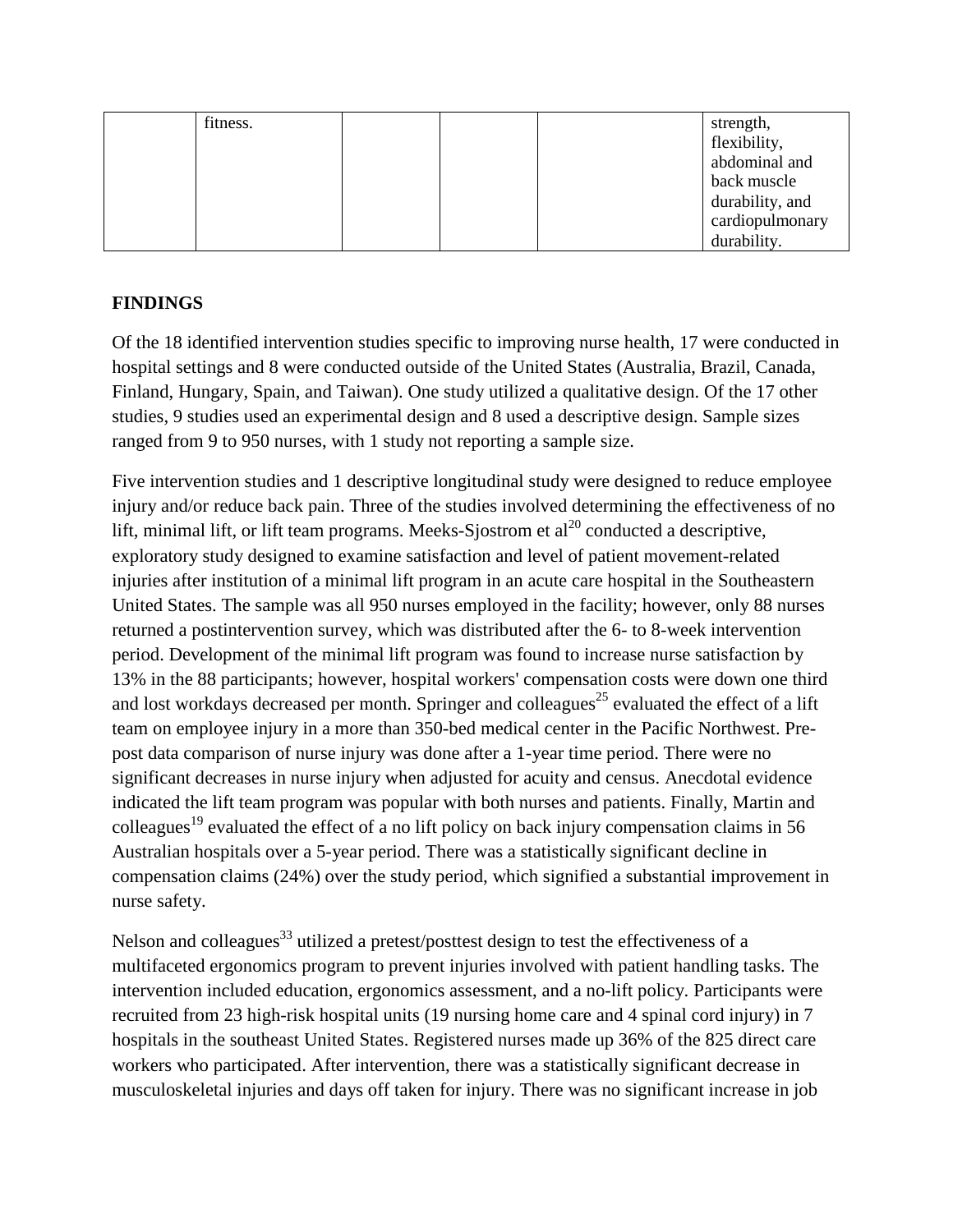satisfaction. Jaromi and colleagues<sup>32</sup> utilized a single-blinded randomized control trial to determine the effectiveness of a spine training program (Back School) on 124 Hungarian nurses with back pain. The intervention group received ergonomics training and education, muscle strengthening, and stretching exercises while the control group received only passive physiotherapy. Data analyses found a significant decrease in back pain intensity in both groups postintervention; however, only the intervention group showed better results at 6-month and 1 year follow-up. There was also significantly improved posture in the intervention group further supporting the effectiveness of the Back School program. Borges and colleagues<sup>31</sup> utilized a quasi-experimental study design to determine the effectiveness of massage on 18 Brazilian nurses who worked on a spinal cord injury unit and experienced low back pain. The mean age of the nurses was 38 years, and they had experienced back pain from 6 months to 25 years (mean of 6.5 years). Following 7 or eight 30-minute therapeutic massage sessions, participants had a significant decrease in pain scores demonstrating the effectiveness of massage for the treatment of low back pain in nurses.

Two intervention studies were found that were designed to improve nurse physical activity or physical fitness. Yuan and colleagues<sup>27</sup> used a quasi-experimental design to evaluate the effects of a 3-month treadmill intervention designed to improve health-related physical fitness in 95 nurses at a medical center in Taiwan. Fitness was measured using the Labour's Physical Fitness Test Method. The experimental group had a significantly improved body mass index (BMI) and increased grip strength, flexibility, abdominal muscle durability, back muscle durability, and cardiopulmonary durability. Tucker and colleagues<sup>26</sup> conducted a study designed to improve the physical activity of working mothers. A quasi-experimental design was used. Fifty-eight nurses participated in a 10-week worksite physical activity intervention integrated into their daily work assignments. Pedometers were provided to the experimental and control groups. For both groups, the average steps walked per day were similar before and after intervention. However, intervention participants had a significant decrease in their fat mass, fat index, and percent fat indicating they may also have altered their diet and home activities during the intervention period.

The majority of intervention studies found were designed to improve the general physical and/or mental health of nurses. Three studies utilized exercise programs to improve nurse health. Diaz-Rodriguez and colleagues<sup>14</sup> utilized a randomized, double-blind, placebo-controlled design to determine the effect of a single 30-minute Reiki session on salivary sIgA activity and blood pressure. sIgA is a first-line defense against pathogenic microorganisms and is lowered in response to high levels of stress. Eighteen female nurses with a mean age of 43.7 years and known Burnout Syndrome from a hospital in Spain participated. After a single Reiki session, there was a statistically significant increase in sIgA levels and decrease in diastolic blood pressure, which supports that a relatively brief exercise session can calm stressed nurses. Palumbo and colleagues<sup>21</sup> recruited 11 female nurses with a mean age of 54.4 to participate in once a week Tai Chi classes at their hospital and to perform the exercises 10 minutes per day at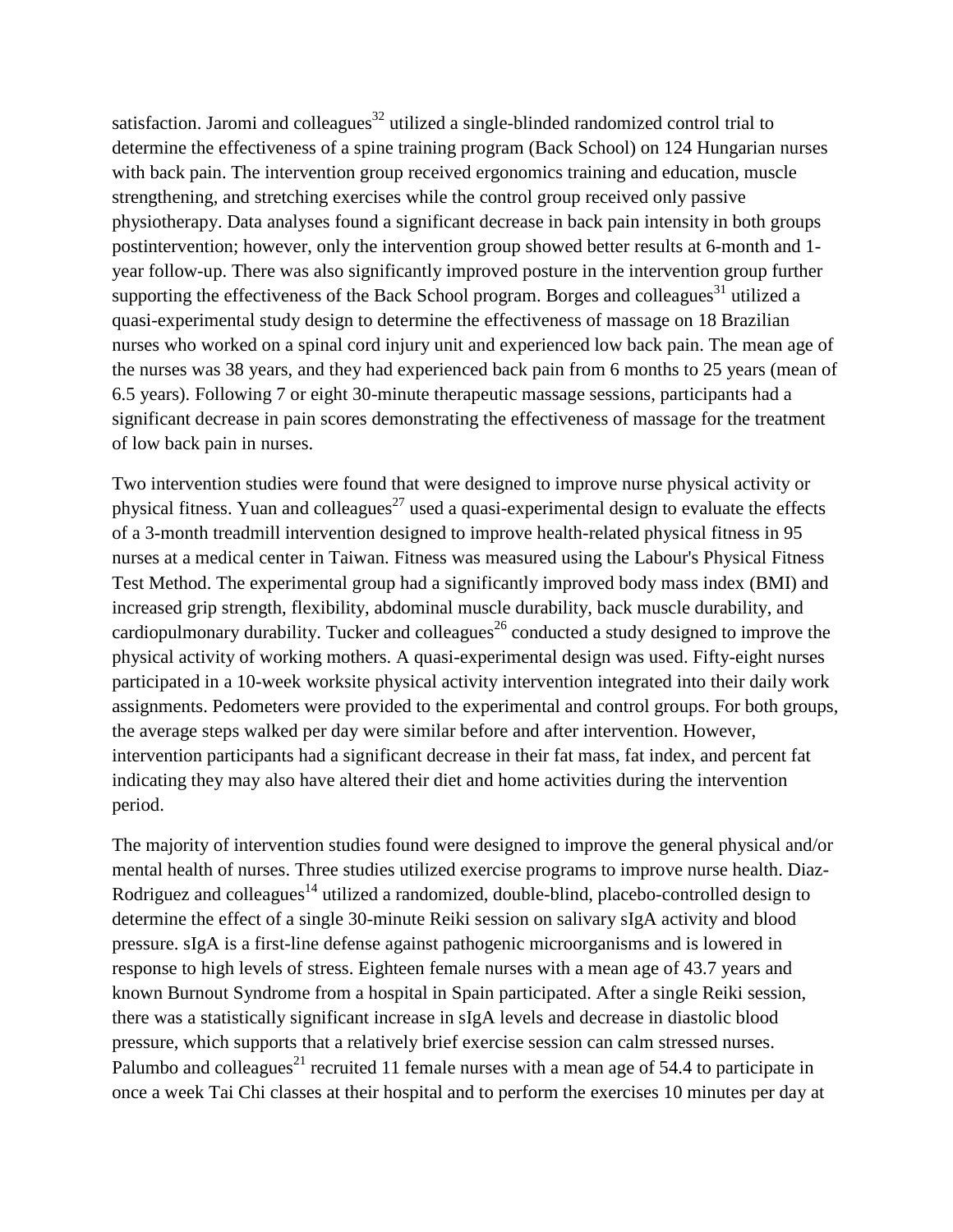least 4 days per week over the 15-week intervention period. Multiple study measures were used including the SF-36, Nursing Stress Scale, Perceived Stress Scale, sit-and-reach test, isometric knee extensor strength test, functional reach test, Nordic Musculoskeletal questionnaire, the Work Limitations Questionnaire, and work absenteeism. Analyses included comparing the experimental and control groups on study variables, and the intervention group before and after intervention. There were no significant differences in health variables; however, the intervention group had significantly less absences, a 3% increase in work productivity scores, and significant improvement in functional reach compared with the control group. The researchers concluded that Tai Chi is an effective wellness option in the workplace. Finally, Speroni and colleagues<sup>24</sup> conducted a 2 group quasi-experimental design study on the effect of the Nursing Living Fit program on BMI. Participants were recruited from 7 hospitals in 3 Mid-Atlantic States with 108 nurses self-selecting to participate in the exercise and nutrition program and 109 serving as the control. Outcome measures were provided by 126 nurses. Body mass index measures were obtained at baseline, week 12 (postintervention), and week 24. While there was a significant decrease in BMI in the intervention group at week 12, this effect was not found at week 24. The researchers concluded that the Living Fit program is effective in supporting nurse health; however, the program must be ongoing to maintain positive effect.

Eight studies were designed primarily to improve the mental health of nurses. Of these, 3 used specific educational programs, including teaching cognitive-based therapy (CBT), mindfulness training, or a psychoeducational program to reduce nurse stress and/or burnout. Brunero et  $al<sup>13</sup>$  provided an 8-hour workshop to teach CBT to 18 new graduate nurses in an Australian hospital. A pretest, posttest survey design was used. There was a significant decrease in stress scores as measured by the Nurse Stress Scale (NSS) postintervention suggesting that CBT can assist nurses with reducing stress. Mackenzie et al<sup>18</sup> used a 2-group quasi-experimental design to evaluate the effect of mindfulness training on burnout symptoms, relaxation and life satisfaction in a Canadian hospital. There were 18 registered nurses in the sample of 30. The researchers found no significant decreases in outcome measures after the 4-week intervention; however, they noted statistical trends in the right direction supporting the potential use of mindfulness training to decrease stress.

Two studies were designed to improve general mental health and well-being. Koivu et  $al^{16}$  conducted a quasi-experimental study at a Finnish Hospital. The purpose of the study was to examine the effectiveness of a 4-year clinical supervision program on nurse well-being and health outcomes. One hundred and nineteen nurses participated in the clinical supervision group and 82 were in the control group. There were no significant differences in perceptions of health; however, there were significant decreases in professional inefficacy and psychological distress scores in the treatment group. Finally, a study by Richards and colleagues $^{22}$  used a qualitative design to determine the experiences of 24 nurses who participated in spirituality-based intervention to reduce stress and improve nursing care. One on one interviews were conducted after participants took part in the 8-point program, which is designed to provide spirituality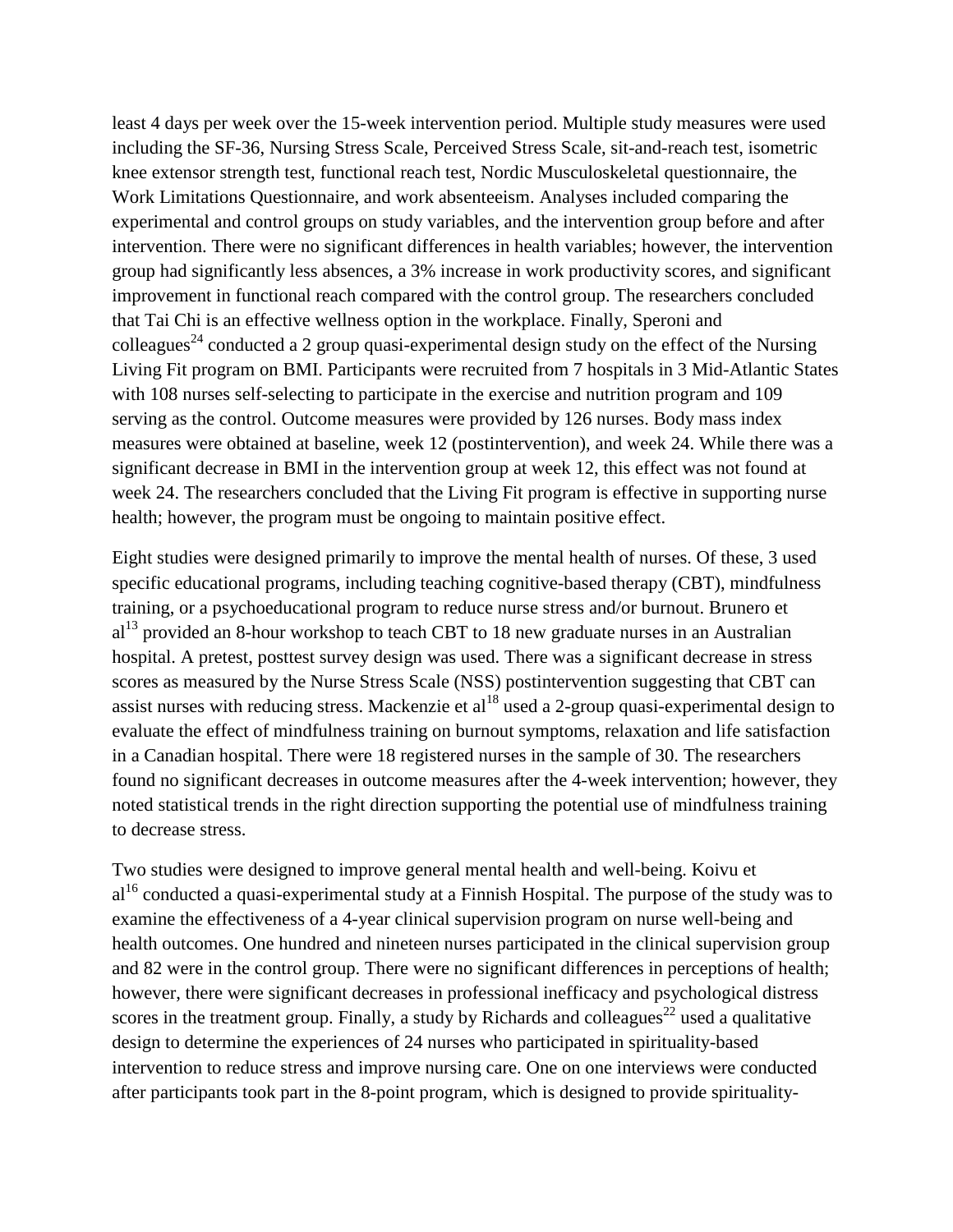based self-management tools. Analysis of transcripts determined that participants had an increased ability to focus and better emotional balance.

Two studies were designed to improve sleep and alertness or improve the management of grief. Keene and colleagues<sup>15</sup> at Johns Hopkins Children's Hospital administered surveys to 676 health care workers, of which 373 were registered nurses, after they participated in the debriefing program to manage grief. The survey instrument was designed by the researchers and included Likert-scale questions that measured their satisfaction with the program as well as their ability to manage grief and maintain professional integrity. Participants who participated in the debriefing sessions had significantly improved scores in their ability to handle grief and maintain their professional integrity than those participants who did not participate in debriefing sessions. Finally, Scott and colleagues<sup>23</sup> utilized a pretest posttest repeated-measures design to determine the effect of a fatigue counter-measures program on nurse sleepiness and sleep quality. The sample included 37 nurses employed full-time on medical-surgical units. Significant improvements in sleep duration, quality, and alertness were found at 4-weeks and 12-weeks after intervention; however, there were no significant improvements in daytime sleepiness scores. Interestingly, many of the participants felt guilt from participating in the study as "short naps" and frequent breaks were included in the program. The researchers concluded that fatigue counter-measure programs may be beneficial in improving nurse sleep, ultimately improving safety of patient care.

# **RECOMMENDATIONS FOR FUTURE RESEARCH**

This synthesis of the literature demonstrates that while there is research on the specific health problems of nurses there is still a paucity of published research on interventions and evidencebased strategies to improve nurse health. Almost half of the studies were conducted outside of the United States and only half used an experimental design. This lack of research may be due to the fact that nurses tend to focus on everyone else before themselves. In addition, there were few common themes in the 18 identified studies in terms of interventions applied or outcome measures used. However, the evidence we have suggests that on-site wellness and exercise programs, including Tai Chi, and formal health and fitness programs, are effective in improving nurse fitness and decreasing body fat. Ergonomic training programs can prevent injury in nurses. Massage and physiotherapy have been found to be effective for reducing back pain. Programs designed to improve mental health, including the teaching of CBT, grief debriefing, and spirituality programs may decrease stress, improve grief response, and decrease feelings of burnout and emotional exhaustion. The study reporting on a clinical supervision program to improve health that was conducted in Finland may be more difficult to translate into practice in the United States due to the differences in health care models. Most US nurses receive clinical supervision. Finally, while evidence on the impact of lifting programs to decrease injury was mixed, it seems obvious that reducing the lifting burden on nurses would decrease musculoskeletal injury and pain.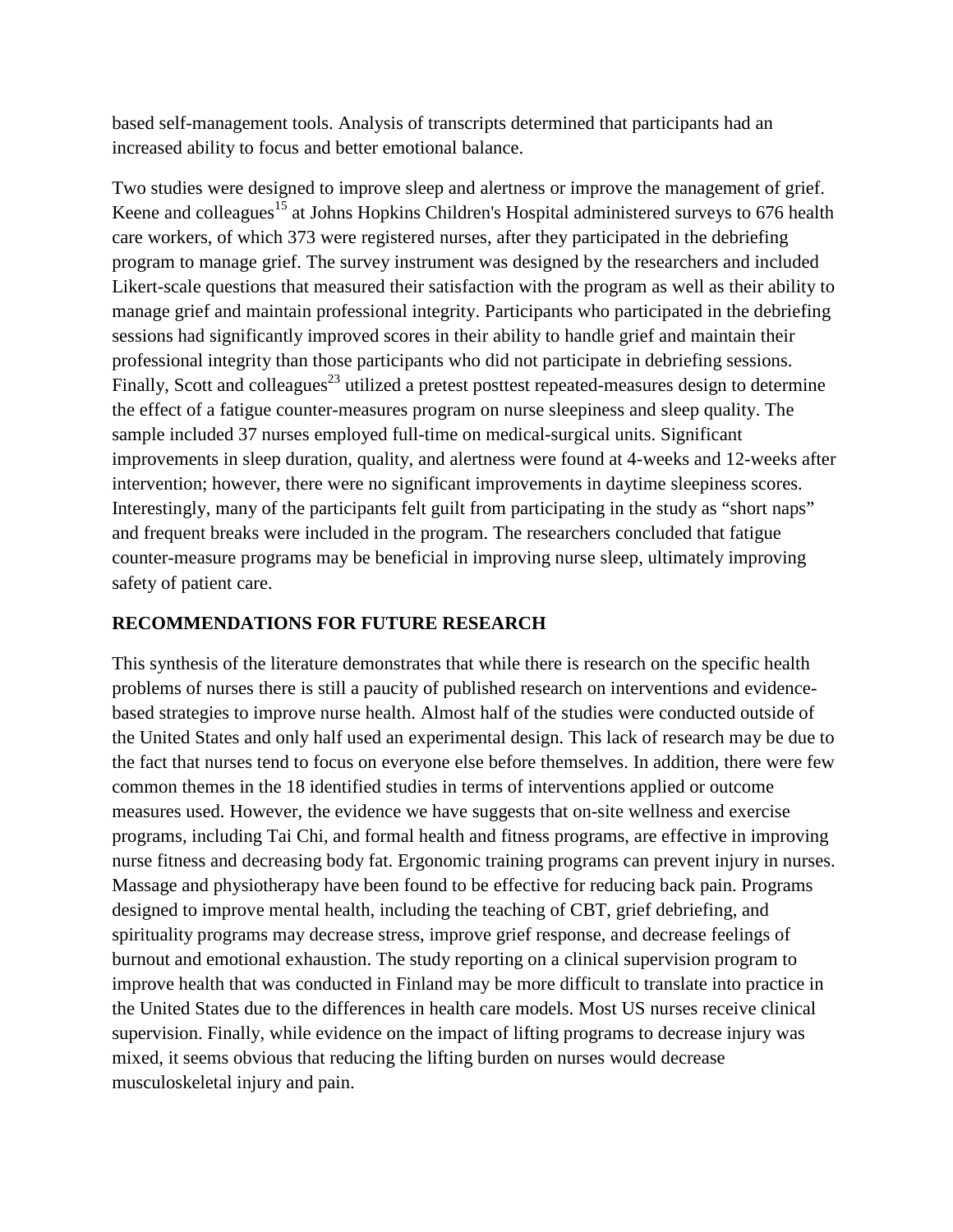Of interest, while this literature search included studies that were published between 2000 and 2012, all the studies in this review were published between 2006 and 2012. This may demonstrate that nurse health is being given increased attention and research is just starting. Another possible reason for so few published articles is that interventions and programs that may be going on within institutions are not being published in the literature. It is critical that nurses be encouraged to publish their projects and research studies, no matter how small, so a body of evidence can grow.

In conclusion, the health problems of nurses have been described extensively in the literature. However, describing a problem does not necessarily lead to "fixing" a problem. Historically, there has been little funding to study nurse health, potentially contributing to the lack of research specific to improving nurse health. This review demonstrates the critical need for research studies specifically designed to improve the health and safety of the nursing workforce. While some of the studies found in this review offer promise for improving nurse health, including nutrition and physical fitness programs, debriefing sessions, counter fatigue programs, holistic practices such as Reiki, massage, or Tai Chi, more studies are needed with larger sample sizes utilizing diverse methods. With the aging of the nurse workforce, it is critical that more funding be given to researching evidence-based strategies for improving the safety of work environments and improving the health of nurses. It is time for nurses to advocate not only for their patients but also for themselves.

# **REFERENCES**

1. US Department of Labor. Occupational outlook handbook, 2012–2013 edition, registered nurses. http://www.bls.gov/ooh/healthcare/registered-nurses.htm. Published 2012. Accessed October 13, 2012.

2. Lucian Leape Institute. Through the Eyes of the Workforce: Creating Joy, Meaning, and Safer Healthcare. Boston, MA: National Patient Safety Foundation; 2013.

3. Institute of Medicine of the National Academies. The future of nursing: leading change, advancing health. http://www.iom.edu/Reports/2010/The-Future-of-Nursing-Leading-Change-Advancing-Health.aspx. Published October 5, 2010. Accessed March 27, 2013.

4. Palmer D. To help a million sick you must kill a few nurses: nurses occupational health, 1890– 1914. Nurs His Rev. 2012;20:14–45.

5. Fronteira I, Ferrinho P. Do nurses have a different physical health profile? A systematic review of experimental and observational studies on nurses' physical health. J Clin Nurs. 2011;20:2404–2424.

6. Schultz AB, Chen C-Y, Edington DW. The cost and impact of health conditions on presenteeism to employers: a review of the literature. Pharmacoeconomics. 2009;27(5):365–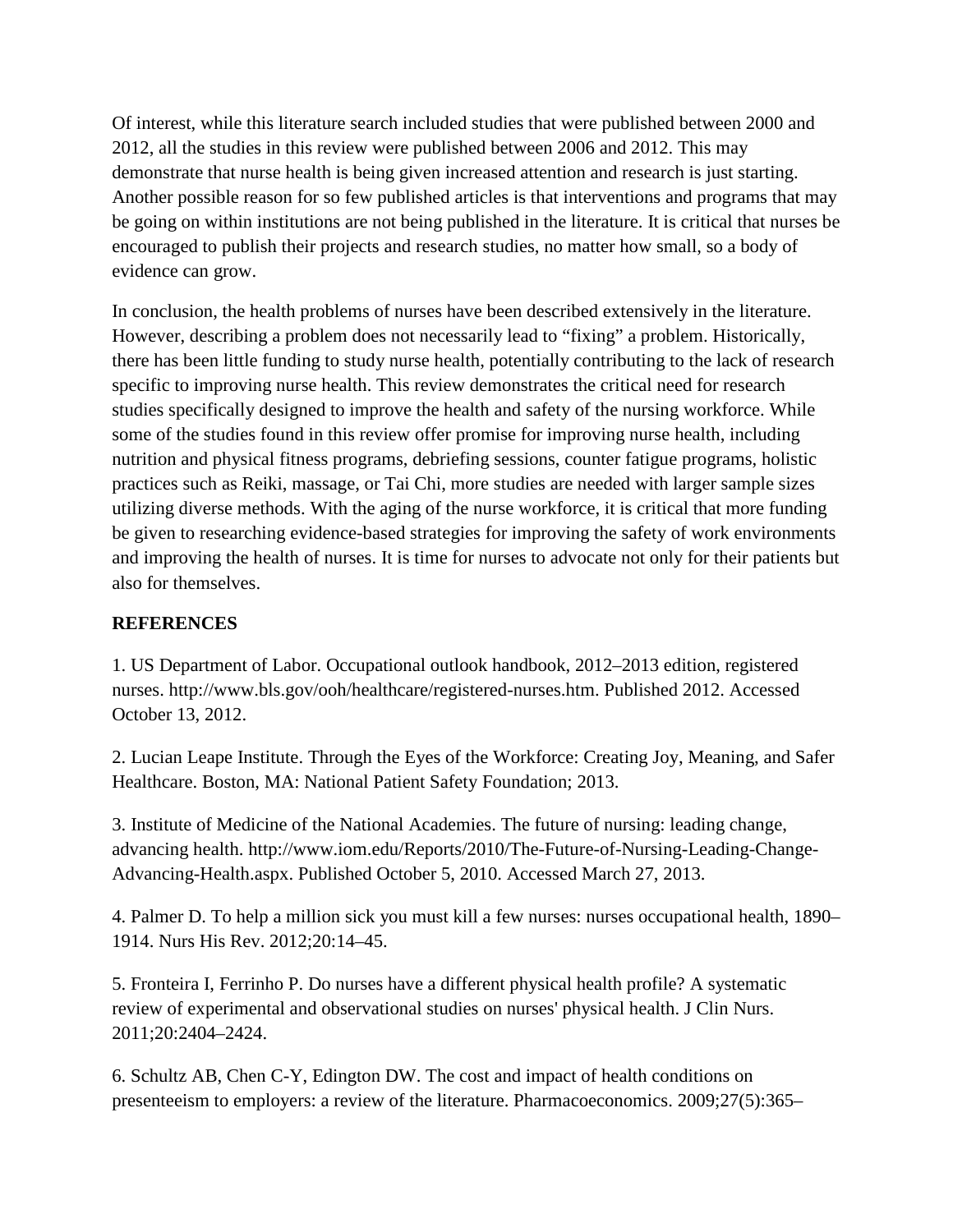378.

7. Letvak S, Ruhm C, Gupta S. Nurses' presenteeism and its effect on self-reported quality of care and costs. Am J Nurs. 2012;112(2):30–38.

8. Geiger-Brown JL, Lipscomb J. The health care work environment and adverse health and safety consequences for nurses. Annu Rev Nurs Res. 2010;28:191–231.

9. Ricci JA, Stewart WF, Chee E, Leotta C, Foley K, Hochberg MC. Back pain exacerbations and lost productive time costs in United States workers. Spine. 2006;31(26):3052–3060.

10. Office of Applied Statistics, US Department of Health and Human Services. Results from the 2006 national survey on drug use and health: national findings. Rockville, MD: Substance Abuse and Mental Health Services Administration; 2006.

11. Jacob IG. Depressions impact on safety. Occup Health Saf. 2006;75(10):32–40.

12. Channing Laboratory. Nurses' Health Study Web site. 2012. http://www.channing.harvard.edu/nhs/. Accessed October 15, 2012.

13. Brunero S, Cowan D, Fairbrother G. Reducing emotional distress in nurses using cognitive behavioral therapy: a preliminary program evaluation. Jap J Nurs Stud. 2008;5:109–115.

14. Diaz-Rodriguez L, Arroyo-Morales M, Cantarero-Villaneuva I, Fernandez-Lao C, Polley M, Fernandez-de-las-Penas C. The application of Reiki in nurses diagnosed with Burnout Syndrome has beneficial effects on concentration of salivary IgA and blood pressure. Rev Lat Am Enfermagem. 2011;19(5):1132–1138.

15. Keene EA, Hutton N, Hall B, Rushton C. Bereavement debriefing sessions: an intervention to support health care professionals in managing their grief after the death of a patient. Ped Nurs. 2010;36(4):185–189.

16. Koivu A, Saarinen PI, Hyrkas K. Does clinical supervision promote medical-surgical nurses' well being at work? A quasi-experimental 4-year follow-up study. J Clin Nurs Manage. 2012;20:401–413.

17. Kravits K, McAllister-Black R, Grant M, Kirk C. Self-care strategies for nurses: a psychoeducational intervention for stress. Appl Nurs Res. 2010;23(3):130–138.

18. Mackenzie CS, Poulin PA, Seidman-Carlson R. A brief mindfulness-based stress reduction intervention for nurses and nurse aides. App Nurs Res. 2006;19:105–109.

19. Martin PH. Effect of a nurse back injury prevention intervention on the rate of injury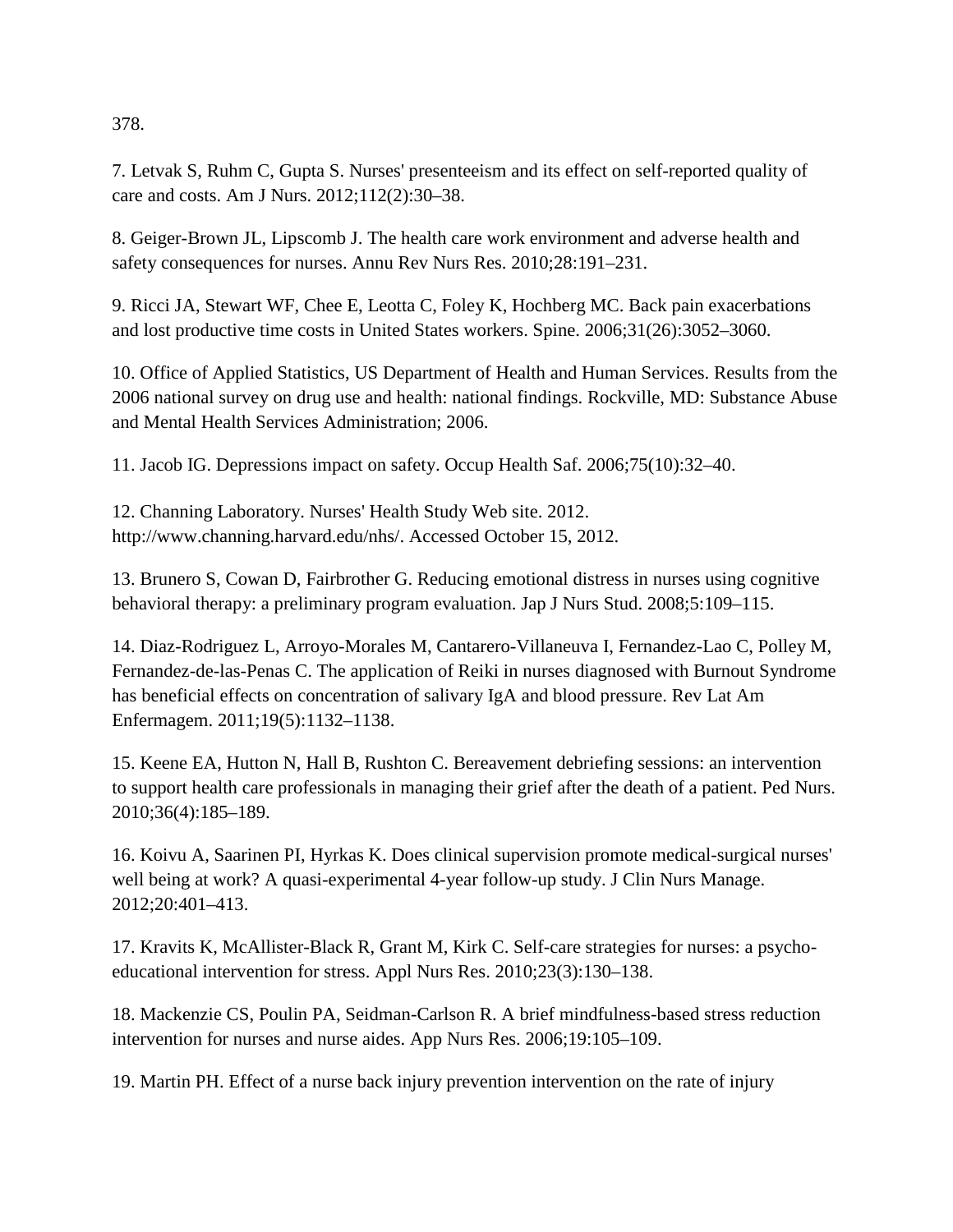compensation claims. J Saf Res. 2009;40:13–19.

20. Meeks-Sjostrom D, Lopuszynski SA, Bairan A. The wisdom of retaining experienced nurses at the bedside: a pilot study examining minimal lift program and its impact on reducing patient movement related injuries to the bedside nurse. Medsurg Nurs. 2010;19(4):233–236.

21. Palumbo MV, Wu G, Shaner-McRae H, Rambur B, McIntosh B. Tai chi for older nurses: a workplace wellness pilot study. Appl Nurs Res. 2012;25:54–59.

22. Richards TA, Oman D, Hedberg J, Thoresen CE, Bowden J. A qualitative examination of a spiritually-based intervention and self-management in the workplace. Nurs Sci Q. 2006;19(3):231–239.

23. Scott LD, Hofmeister N, Rogness N, Rogers AE. An interventional approach for patient and nurse safety: a fatigue countermeasures feasibility study. Nur Res. 2010;59(4):250–258.

24. Speroni KG, Earley C, Seibert D, et al. Effect of nurses Living Fit exercise and nutrition intervention on body mass index in nurses. J Nurs Adm. 2012;42(4):231–238.

25. Springer PJ, Lind BK, Kratt J, Baker E, Clavelle JT. Preventing employee injury. AAOHN J. 2009;57(4):143–148.

26. Tucker SJ, Lanningham-Foster LM, Murphy JN, et al. Effects of a worksite physical activity intervention for hospital nurses who are working mothers. AAOHN J. 2011;59(9):377–386.

27. Yuan SC, Chou MC, Hwu LJ, Chang YO, Hsu WH, Kuo HW. An intervention program to promote health related physical fitness in nurses. J Clin Nurs. 2009;18:1404–1411.

28. Schernhammer ES, Kroenke CH, Laden F, Hankinson SE. Night work and the risk of breast cancer. Ann Epidemiol. 2004;14(1):24–30.

29. Feskanich D, Hankinson SE, Schernhammer ES. Nightshift work and fracture risk: the Nurses' Health Study. Epidemiology. 2006;17(1):108–111.

30. Whittemore R, Knafl K. The integrative review: updated methodology. J Adv Nurs. 2005;52(5):546–553.

31. Borges TP, Greve JMDA, Monteiro AP, daSilva RES, Gioyani AMM, daSilva MJP. Massage application for occupational low back pain in nursing. Rev Lat Am Enfermagem. 2012;20(3):511–519.

32. Jaromi M, Nemeth A, Kranicz J, Laczko T, Betlehem J. Treatment and ergonomics training of work-related lower back pain and body posture problems for nurses. J Clin Nurs.